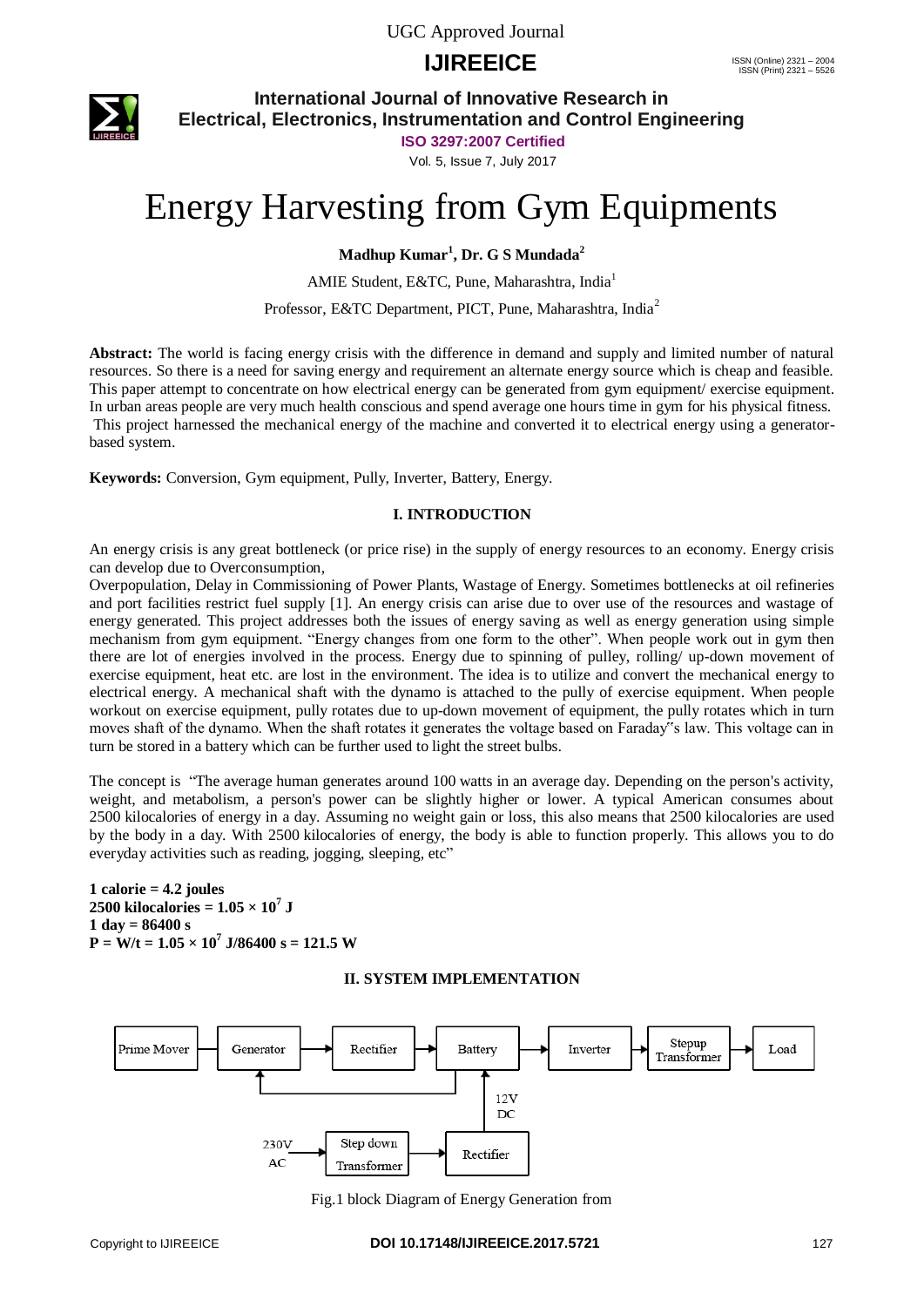UGC Approved Journal

# **IJIREEICE ISSN** (Online) 2321 – 2004



### **International Journal of Innovative Research in Electrical, Electronics, Instrumentation and Control Engineering**

**ISO 3297:2007 Certified**

Vol. 5, Issue 7, July 2017

#### **III. MAJOR PARTS OF THE SYSTEM**



Fig. 2 Gym equipment with all accessories circuits

#### **a. Prime Mover**

All generators, large and small, ac and dc, require a source of mechanical power to turn their rotors. This source of mechanical energy is called a prime mover. Prime movers are divided into two classes for generators-high-speed and low-speed. Steam and gas turbines are high-speed prime movers, while internal-combustion engines, water, 19 and electric motors are considered low-speed prime movers. The type of prime mover plays an important part in the design of alternators since the speed at which the rotor is turned determines certain characteristics of alternator construction and operation.

#### **b. Alternator**

In this project dynamo works as generator.

The alternator is used to charge the battery and to power the electrical system when the exercise equipment pully spins. This seems to be the most reasonable motor for the design, as car alternators are widely available worldwide for relatively low costs when purchased as a used part.

An alternator is an electrical generator that converts mechanical energy to electrical energy in the form of alternating current. For reasons of cost and simplicity, most alternators use a rotating magnetic field with a stationary armature. Occasionally, a linear alternator or a rotating armature with a stationary magnetic field is used. In principle, any AC electrical generator can be called an alternator, but usually the term refers to small rotating machines driven by automotive and other internal combustion engines. An alternator that uses a permanent magnet for its magnetic field is called a magneto. The alternator consists of two main parts, rotor and the stator.

#### **C. Voltage Regulator**

A voltage regulator circuit for an alternator includes voltage responsive circuitry having a Zener diode. The regulator will maintain a pre-determined charging system voltage level. When the system voltage decreases the regulator strengthens the magnetic field and thereby increases the alternator output voltage. When the system voltage increases the regulator weakens the magnetic field and thereby decreases the alternator output voltage.

#### **D. Rectifier**

Rectifier is an electrical device that converts alternating current (AC), which periodically reverses direction, to direct current (DC), which flows in only one direction. The process is known as rectification. Physically, rectifiers take a number of forms, including vacuum tube diodes, mercury-arc valves, copper and selenium oxide rectifiers, semiconductor diodes, silicon-controlled rectifiers and other silicon-based semiconductor switches. Historically, even synchronous electromechanical switches and motors have been used.

Early radio receivers, called crystal radios, used a "cat's whisker" of fine wire pressing on a crystal of galena (lead sulphide) to serve as a point contact rectifier or "crystal detector".

Rectifiers have many uses, but are often found serving as components of DC power supplies and high-voltage direct current power transmission systems. Rectification may serve in roles other than to generate direct current for use as a source of power. Because of the alternating nature of the input AC sine wave, the process of rectification alone produces a DC current that, though unidirectional, consists of pulses of current. Many applications of rectifiers, such as power supplies for radio, television and computer equipment, require a steady constant DC current (as would be produced by a battery). In these applications, the output of the rectifier is smoothed by an electronic filter Rectifier circuits may be single the most common number of phase domestic equipment are single very important for industrial applications and for the transmission of energy as DC (HVDC RECTIFIER OUTPUT SMOOTHING Rectifiers are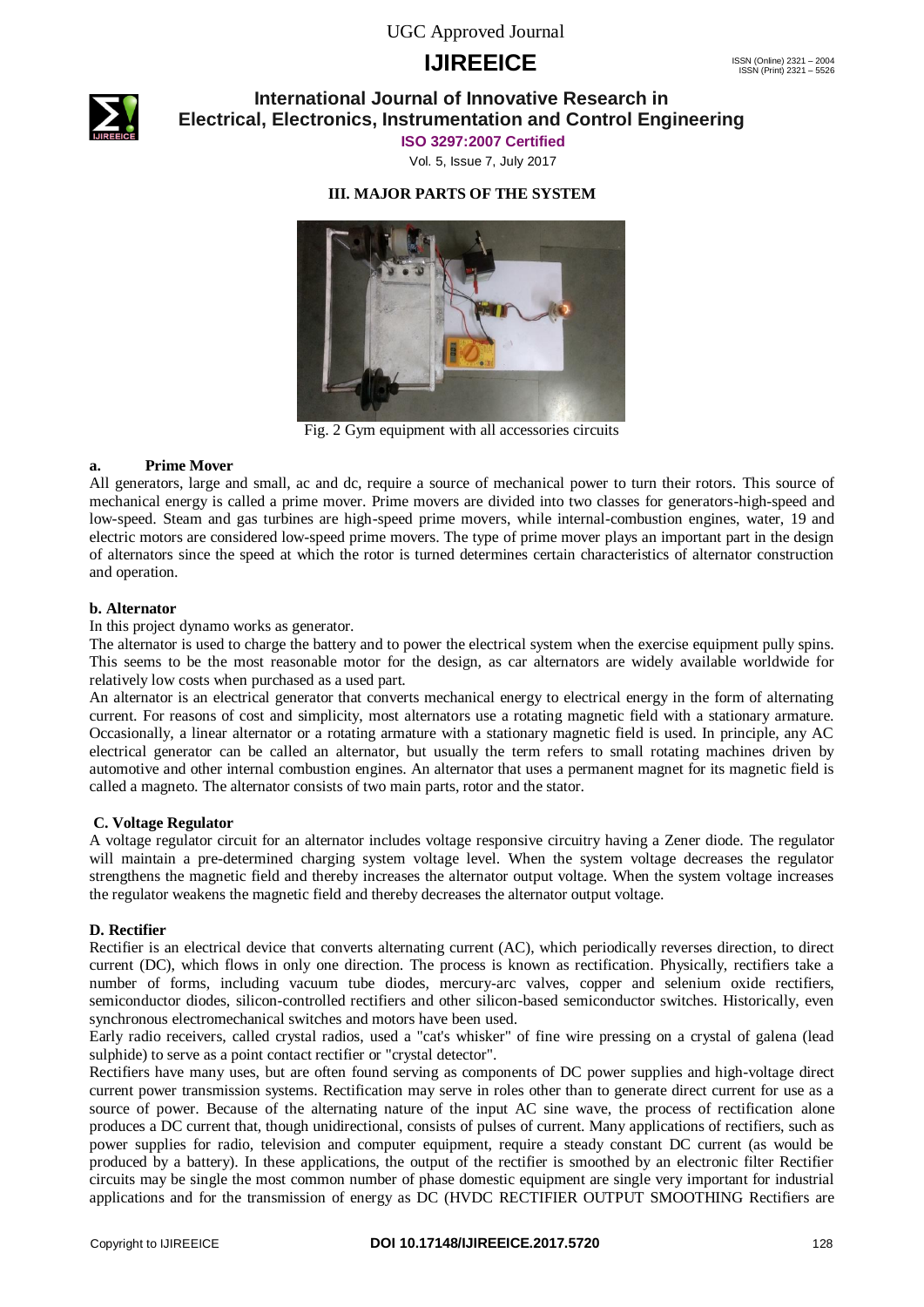### UGC Approved Journal

## **IJIREEICE ISSN** (Online) 2321 – 2004



### **International Journal of Innovative Research in Electrical, Electronics, Instrumentation and Control Engineering**

**ISO 3297:2007 Certified**

Vol. 5, Issue 7, July 2017

normally used in circuits that require a steady voltage to be supplied. To provide a steady DC output. The raw rectified DC requires a smoothing capacitor circuit to enable the rectified DC to be smoothed so that it can be used to power electronics circuits without large levels of voltage variation.



Fig-3 Rectified Output

#### **E. Capacitor Bank**

Capacitor stores energy in electric field. The stored energy is not maintained indefinitely, as the dielectric present between the plates allows for a certain amount of current leakage which results in the gradual dissipation of the stored energy.

Capacitor bank is an interconnection of such capacitors either in series or parallel based on requirement. Capacitors are electrical/electronic components which store electrical energy. Capacitors consist of two conductors that are separated by an insulating material or dielectric. When an electrical current is passed through the conductor pair, a static electric field develops in the dielectric which represents the stored energy. Unlike batteries, this stored energy is not maintained indefinitely, as the dielectric allows for a certain amount of current leakage which results in the gradual dissipation of the stored energy. A capacitor bank is a grouping of several identical capacitors inter-connected in parallel or in series with one another as required.

The demand for power is expressed in units of Kilo watt (kw) or Megawatt (Mw). This power is supplied by an electrical generating station. In alternating power system (AC), reactive power always comes in to picture. This reactive power is expressed in Kilo VAR or Mega VAR. The demand of this reactive power is mainly originated from inductive load connected to the system.

#### **F. Diode Rectifier for Power Supply**

The purpose of a power supply is to take electrical energy in one form and convert it into another. There are many types of power supply. Most are designed to convert high voltage AC mains elect suitable low voltage supply for electronic circuits and other devices such as computers, fax machines and Singapore, supply from 230V, 50Hz AC mains is converted into smooth DC using AC-DC power supply. A power into a series of blocks, each of which performs a particular function. A transformer first steps down high voltage AC to low voltage AC. A rectifier circuit is then used to convert AC to DC. This DC, however, contains ripples, which can be smoothened by a filter circuit. Power supplies can be 'regulated' or 'unregulated'. A regulated power supply maintains a constant DC output voltage through "feedback action". The output voltage of an unregulated supply, on the other hand, will not remain constant. It will vary depending on varying operating conditions, for example when the magnitude of input AC voltage changes. Main components of a regulated supply to convert 230V AC voltage to 12V DC are shown below.

#### **G. Single Phase Full Wave Rectifier**

In many power supply circuits, the bridge rectifier is used. The bridge rectifier produces almost double the output voltage as a full wave center-tapped transformer rectifier using the same secondary voltage. The advantage of using this circuit is that no center-tapped transformer is required.

During the positive half cycle, both D3 and D1 are forward biased. At the same time, both D2 and D4 are reverse biased. Note the direction of current flow through the load. During the negative half cycle (Fig 3.18) D2 and D4 are forward biased and D1 and D3 are reverse biased. Again, note that current through the load is in the same direction although the secondary winding polarity has reversed.

#### **IV. RESULT**

We construct innovative exercise equipment for generating electricity. By using gym equipment, Dynamo, capacitor bank, rectifier circuit and LED lamp. We successfully take the 12 V output supply and it is used to light 3v led and 5v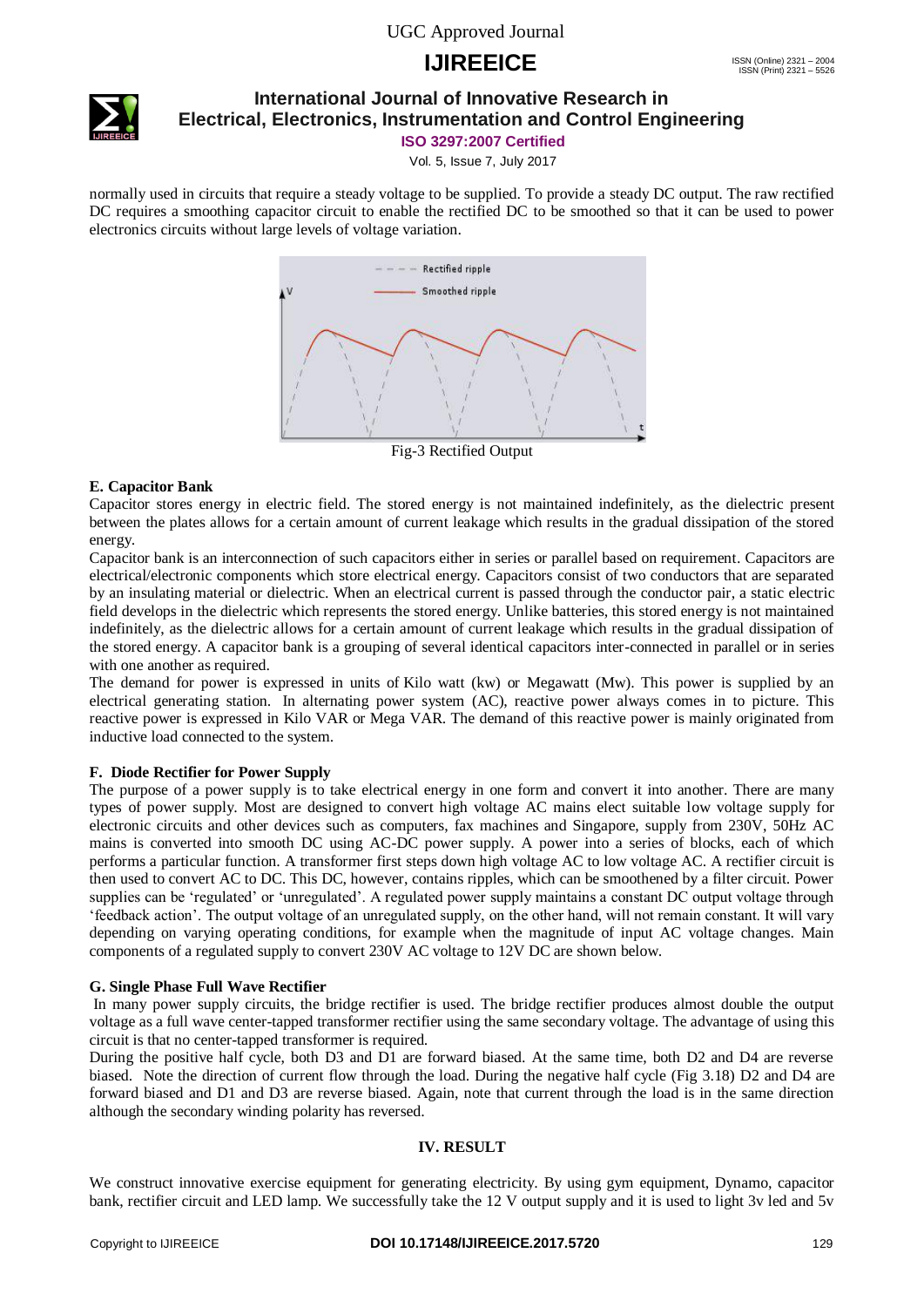# **IJIREEICE ISSN** (Online) 2321 – 2004



### **International Journal of Innovative Research in Electrical, Electronics, Instrumentation and Control Engineering**

**ISO 3297:2007 Certified**

Vol. 5, Issue 7, July 2017

cell phone charging. When the exercise machine is not used, the main supply is used to charge the capacitor bank. So, the capacitor bank also charges while the exercise machine is not in use. So, provide a continuous supply.



Fig. 4 Model of the System

#### **Power Calculation**

Average a man can produce a power of approx 100 watt in a day from a single exercise equipment. **1 day =100 watt**

#### **30 days = 30×100 watt = 3 Kilo Watt**

With the amount of 3-Kilowatt power 03 Celling Fan can run approx 08 hours in a day for whole Month.

| Appliance    | $\mathbf{Watts}$ No. | Hours | <b>Watt x Hours</b> Units /day |      |
|--------------|----------------------|-------|--------------------------------|------|
| Ceiling Fans | 100                  |       | 12400                          | 2.40 |